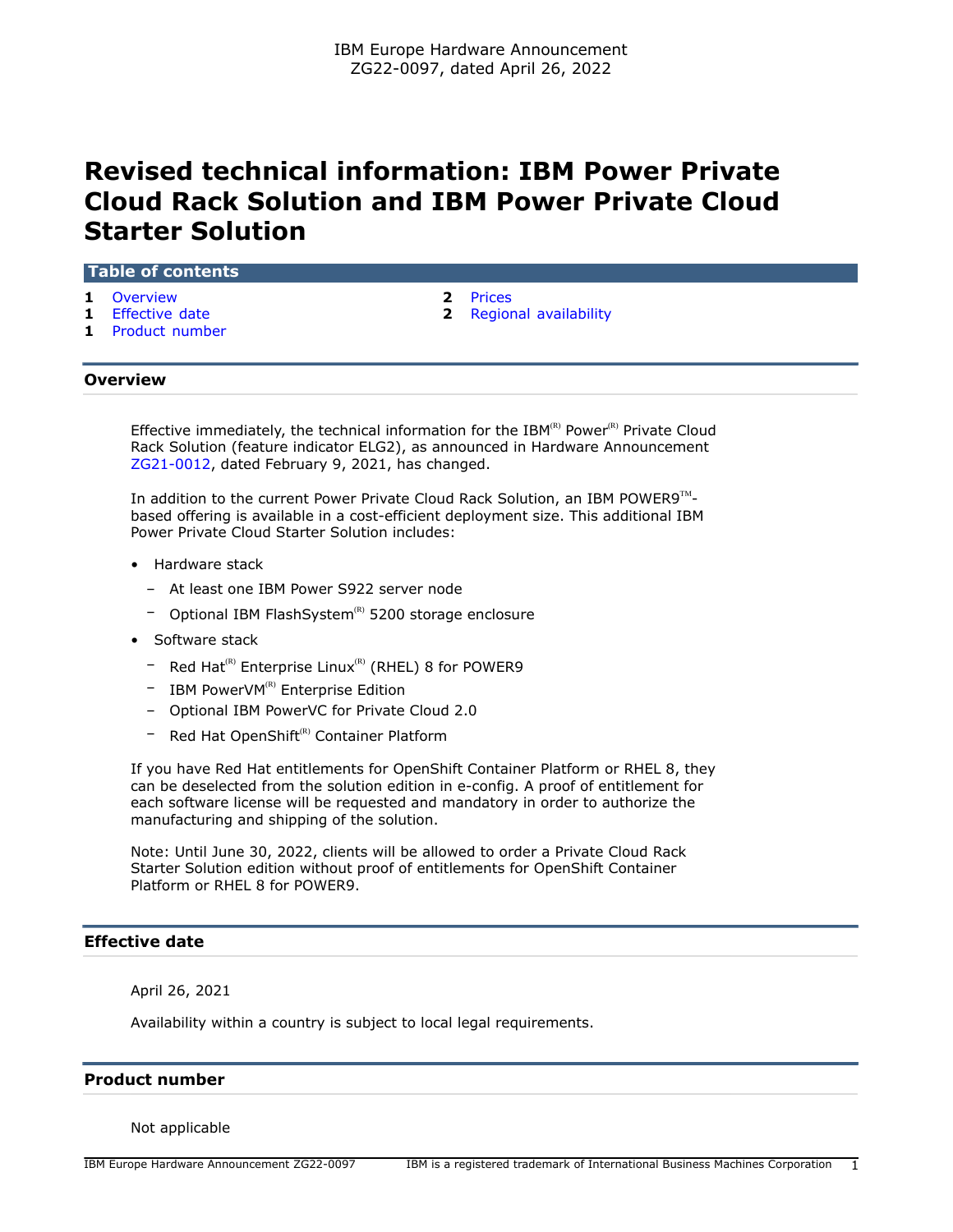<span id="page-1-0"></span>For all local charges, contact your IBM representative.

## **Passport Advantage(R)**

For Passport Advantage information and charges, contact your IBM representative, authorized IBM Business Partner, or authorized IBM Business Partner for Software ValueNet, if applicable. For additional information about the Passport Advantage Agreement, go to the [Passport Advantage and Passport Advantage Express](http://www.ibm.com/software/passportadvantage) website.

#### **IBM Global Financing**

IBM Global Financing offers competitive financing to credit-qualified clients and IBM Business Partners to assist them in acquiring IT solutions. Our offerings include financing for IT acquisition, including hardware, software, and services, from both IBM and other manufacturers or vendors. Offerings (for all client segments: small, medium, and large enterprise), rates, terms, and availability can vary by country. Contact your local IBM Global Financing organization or go to the [IBM Global](http://www.ibm.com/financing) [Financing](http://www.ibm.com/financing) website for more information.

IBM Global Financing offerings are provided through IBM Credit LLC in the United States and other IBM subsidiaries and divisions worldwide to qualified commercial and government clients. Rates are based on a client's credit rating, financing terms, offering type, equipment type and options, and may vary by country. Other restrictions may apply. Rates and offerings are subject to change, extension or withdrawal without notice.

## <span id="page-1-1"></span>**Regional availability**

**Europe:** Aland Islands, Albania, Andorra, Armenia, Austria, Azerbaijan, Belarus, Belgium, Bosnia and Herzegovina, Bouvet Island, British Indian Ocean Territory, Bulgaria, Comoros, Croatia, Cyprus, Czech Republic, Denmark, Estonia, Falkland Islands (Malvinas), Faroe Islands, Finland, France, French Guiana, French Polynesia, French Southern Territories, Georgia, Germany, Gibraltar, Greece, Greenland, Guadeloupe, Guernsey, Holy See (Vatican City State), Hungary, Iceland, Ireland, Isle of Man, Israel, Italy, Jersey, Kazakhstan, Kyrgyzstan, Latvia, Liechtenstein, Lithuania, Luxembourg, Republic of North Macedonia, Malta, Martinique, Mayotte, Republic of Moldova, Monaco, Montenegro, Netherlands, New Caledonia, Norway, Pitcairn, Poland, Portugal, Reunion, Romania, Saint Barthelemy, Saint Helena Ascension and Tristan da Cunha, Saint Martin (French Part), Saint Pierre and Miquelon, San Marino, Serbia, Slovakia, Slovenia, South Georgia and the South Sandwich Islands, Spain, Svalbard and Jan Mayen, Sweden, Switzerland, Tajikistan, Turkmenistan, Ukraine, United Kingdom, Uzbekistan, Vanuatu, and Wallis and Futuna

**Middle East and Africa:** Afghanistan, Algeria, Angola, Bahrain, Benin, Botswana, Burkina Faso, Burundi, Cameroon, Cape Verde, Central African Republic, Chad, Congo, The Democratic Republic of the Congo, Cote d'Ivoire, Djibouti, Egypt, Equatorial Guinea, Eritrea, Ethiopia, Gabon, Gambia, Ghana, Guinea, Guinea-Bissau, Iraq, Jordan, Kenya, Kuwait, Lebanon, Lesotho, Liberia, Libya, Madagascar, Malawi, Mali, Mauritania, Mauritius, Morocco, Mozambique, Namibia, Niger, Nigeria, Oman, Pakistan, State of Palestine, Qatar, Rwanda, Sao Tome and Principe, Saudi Arabia, Senegal, Seychelles, Sierra Leone, Somalia, South Africa, South Sudan, Sudan, Swaziland, United Republic of Tanzania, Togo, Tunisia, Turkey, Uganda, United Arab Emirates, Western Sahara, Yemen, Zambia, and Zimbabwe

#### *Trademarks*

POWER9 is a trademark of IBM Corporation in the United States, other countries, or both.